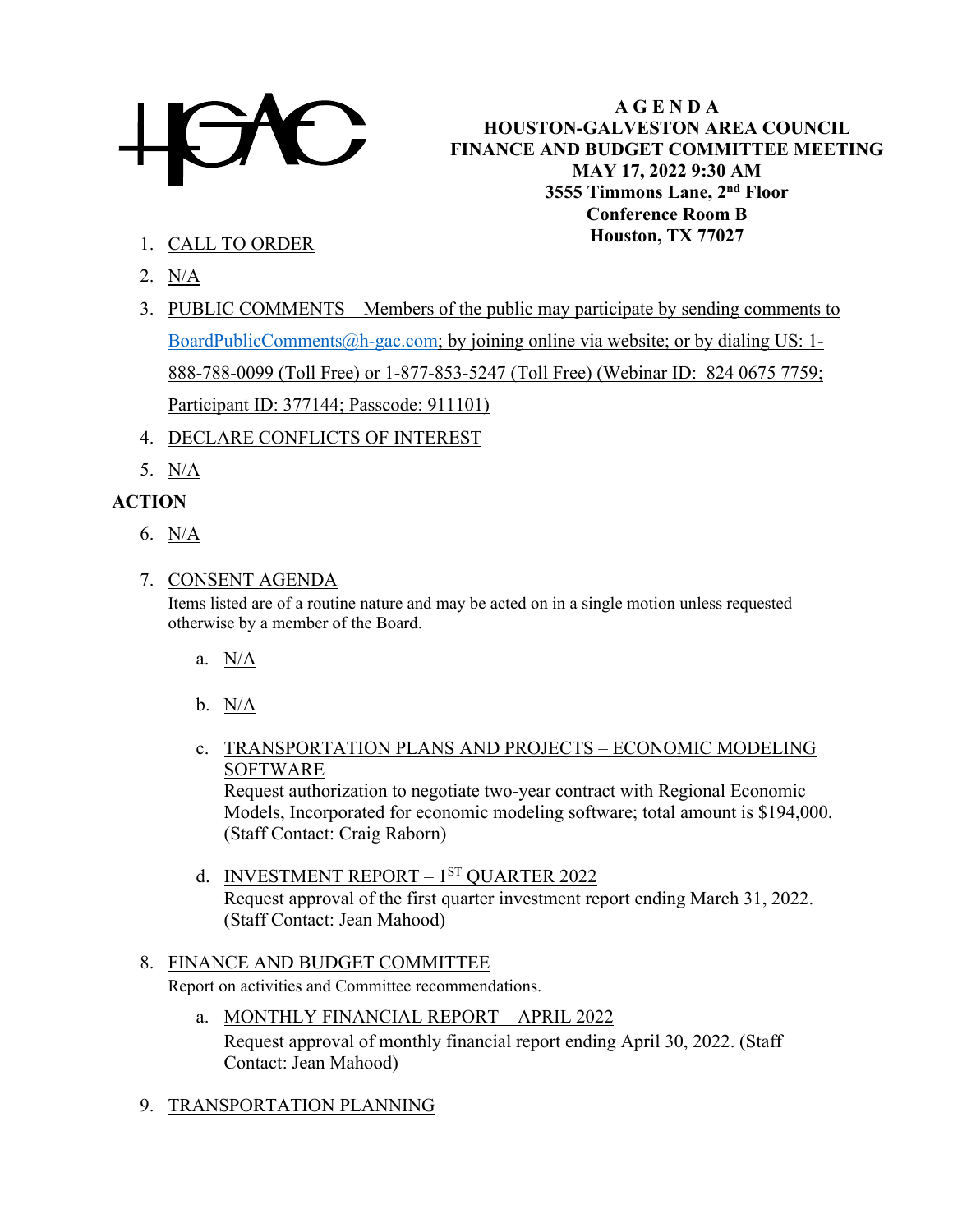# a. TRANSPORTATION SAFETY PROGRAMS – FUNDING AGREEMENT

Request adoption of Resolution and authorization to enter into an Advance Funding Agreement with the Texas Department of Transportation for the regional transportation safety program; total amount is \$2,317,500. (Staff Contact: David Fink)

# 10. HUMAN SERVICES

a. WORKFORCE FINANCIAL MONITORING CONTRACTS Request authorization to negotiate workforce financial monitoring contracts with Christine H. Nguyen, CPA, and Weaver and Tidwell, LLP for a combined total of \$975,000. (Staff Contact: Rebecca Neudecker)

11. N/A

12. N/A

# 13. EXECUTIVE DIRECTOR'S REPORT

14. ADJOURNMENT

In compliance with the Americans with Disabilities Act, H-GAC will provide for reasonable accommodations for persons attending H-GAC functions. Requests should be received by H-GAC 24 hours prior to the function.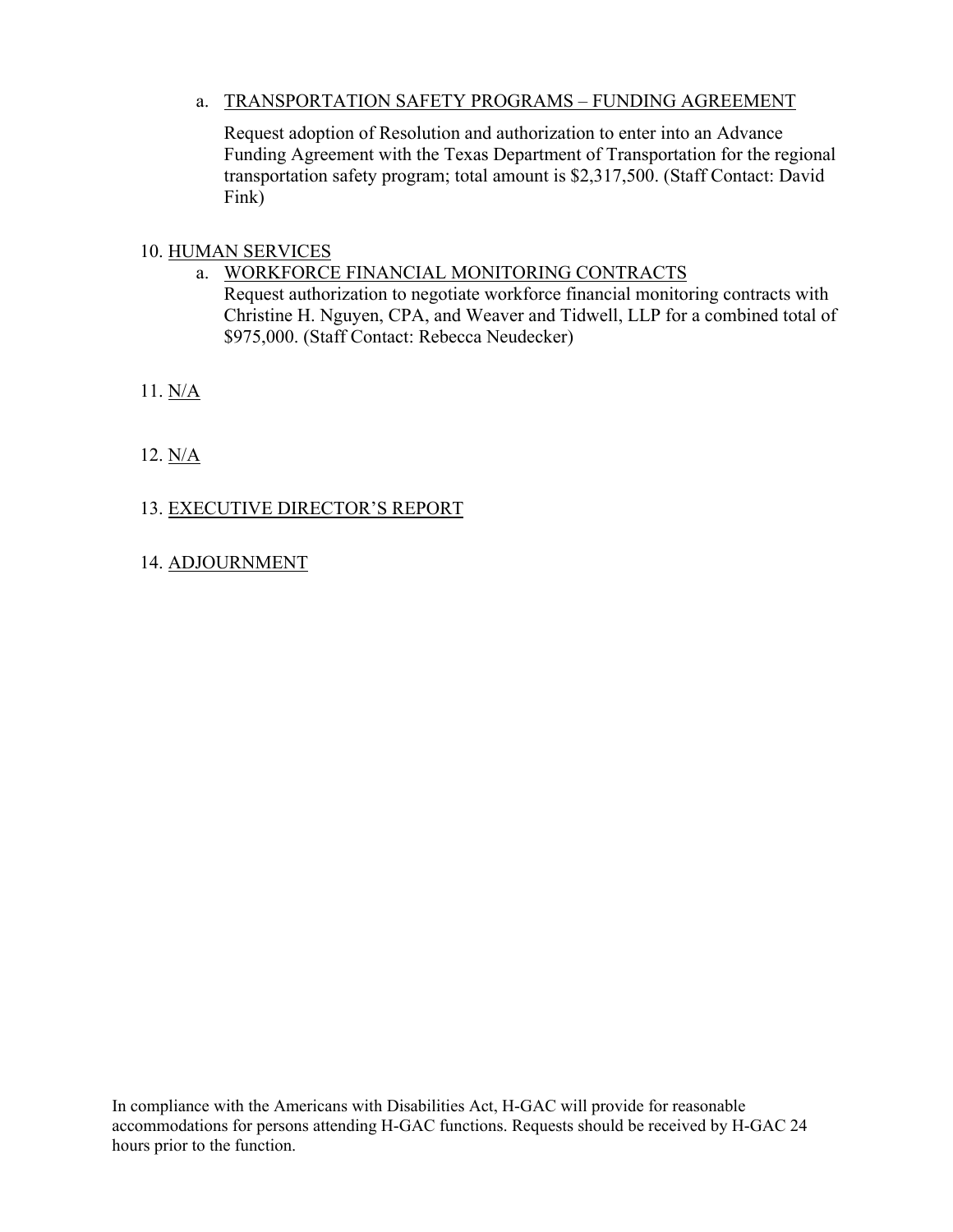# **TRANSPORTATION PLANS AND PROJECTS – ECONOMIC MODELING SOFTWARE**

#### **Background**

H-GAC's Metropolitan Planning Organization conducts long- and short- range transportation planning at regional and sub-regional levels. Typically, these plans include various strategies and recommendations for transportation investments. It is essential to evaluate and prioritize spending on transportation projects to ensure the transportation network is efficient and cost effective. Economic Impact Analysis is conducted in the project selection or evaluation process. Evaluating economic benefits and impacts of transportation projects on local economy and the region is essential for making efficient transportation investment decisions. The Metropolitan Planning Organization is acquiring software tools to conduct economic modeling of transportation plans and projects.

#### **Current Situation**

H-GAC issued a Request for Proposals in February 2022 for purchasing an economic modeling software. One proposal was received in response to the Request for Proposals. The Consultant Selection Committee evaluated and recommended the proposal from Regional Economic Models, Incorporated.

#### **Funding Source**

Federal – Transportation Planning Funds

#### **Budgeted**

Yes

#### **Action Requested**

Request authorization to negotiate two-year contract with Regional Economic Models, Incorporated for economic modeling software; total amount is \$194,000. (Staff Contact: Craig Raborn)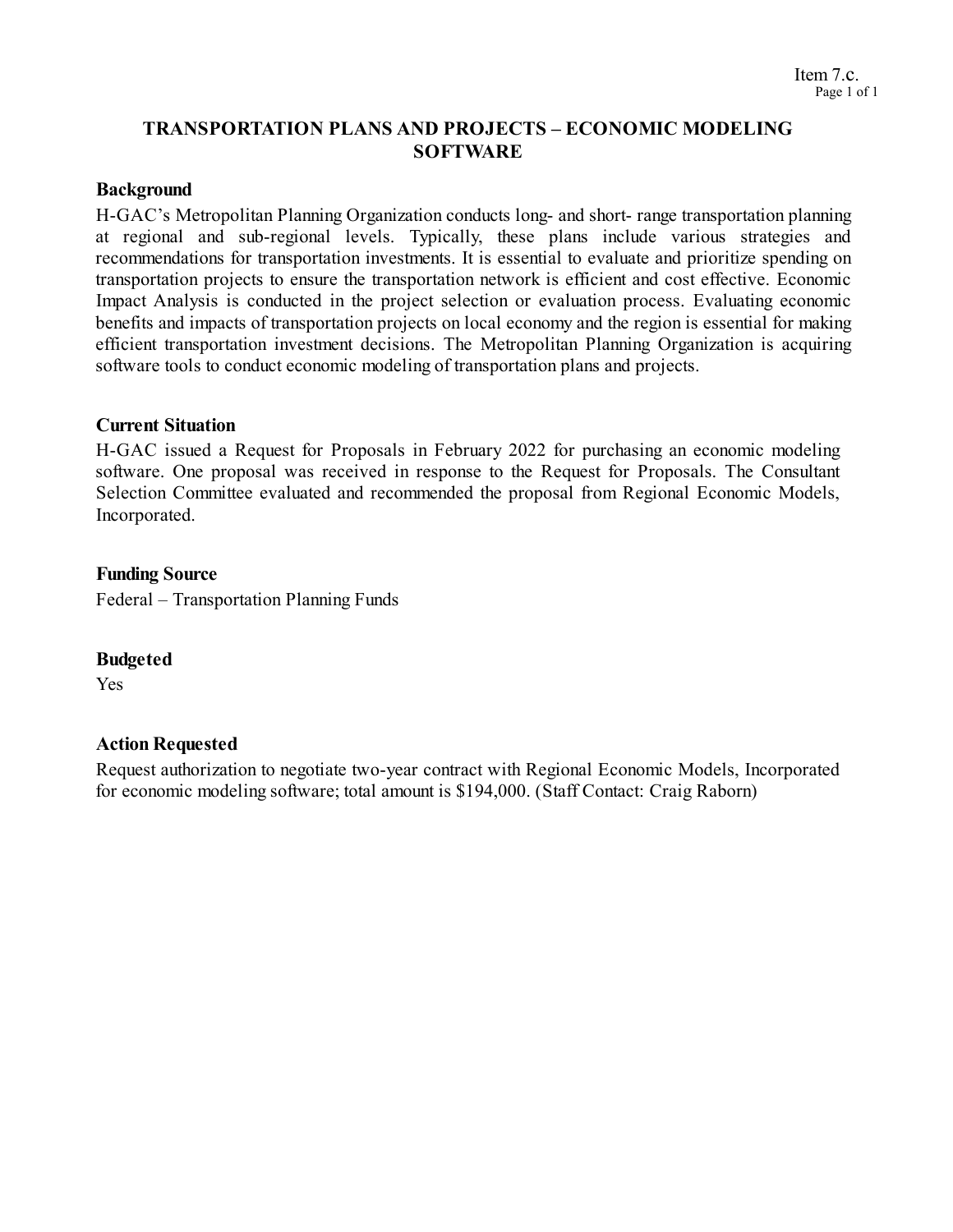#### Item 7.d. Page 1 of 2

#### **INVESTMENT REPORT – 1ST QUARTER 2022**

# **Background**

 $N/A$ 

# **Current Situation**

 $N/A$ 

# **Funding Source**

N/A

# **Budgeted**

 $N/A$ 

# **Action Requested**

Request approval of the first quarter investment report ending March 31, 2022. (Staff Contact: Jean Mahood)

# **ATTACHMENTS:**

1st Quarter Investment Report 2022 Cover Memo  $\mathbf{D}$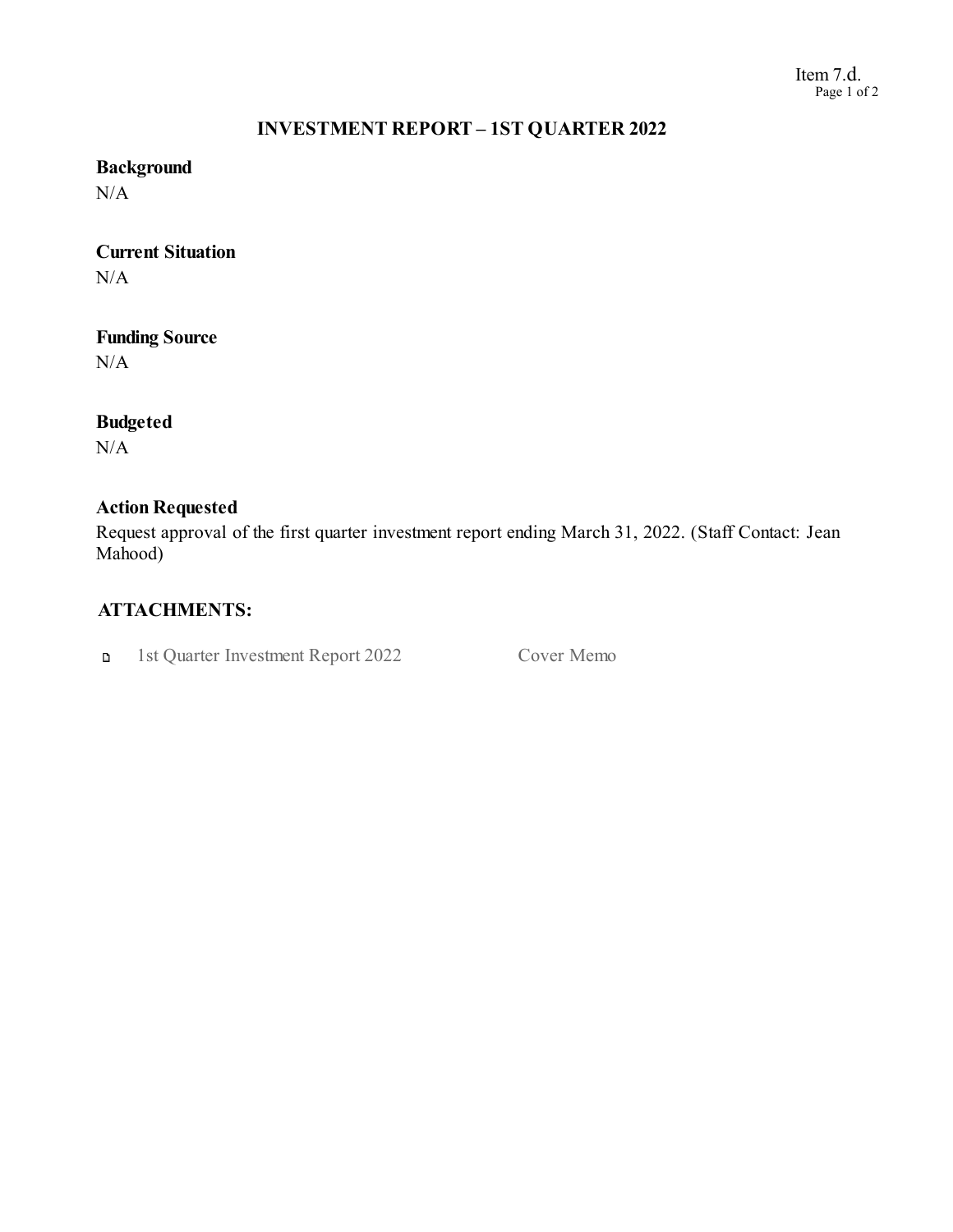# **Houston Galveston Area Council Investment Report For the Three Months Ended March 31, 2022**

|                                                                       | <b>Book Value</b> | <b>Market Value</b> | <b>Percent of</b><br><b>Portfolio</b> |                    |
|-----------------------------------------------------------------------|-------------------|---------------------|---------------------------------------|--------------------|
| Beginning Balance 12/31/2021                                          |                   |                     |                                       | 5,391,036.52<br>S. |
| Certificate of Deposit (Maturity 6/11/2022)<br>Yield 0.05% Chase Bank | 1,045,581.76      | 1,045,581.76        | 19.39%                                |                    |
| Money Market Fund<br><b>Yield 0.049% BOA</b>                          | 4,344,260.06      | 4,345,743.72        | 80.61%                                |                    |
| Balance as of March 31, 2022                                          | 5,389,841.82      | 5,391,325.48<br>S.  | 100.00%                               | 5,391,325.48<br>S. |
| Total Investment Income Y-T-D                                         | 288.96            |                     |                                       |                    |

The above securities are in compliance with PFIA and the investment objectives stated within the H-GAC Investment Policy.

ean Mahood

Jean Mahood

Investment Officer  $\frac{1}{2}$ 

Nancy Haussler Chief Financial Officer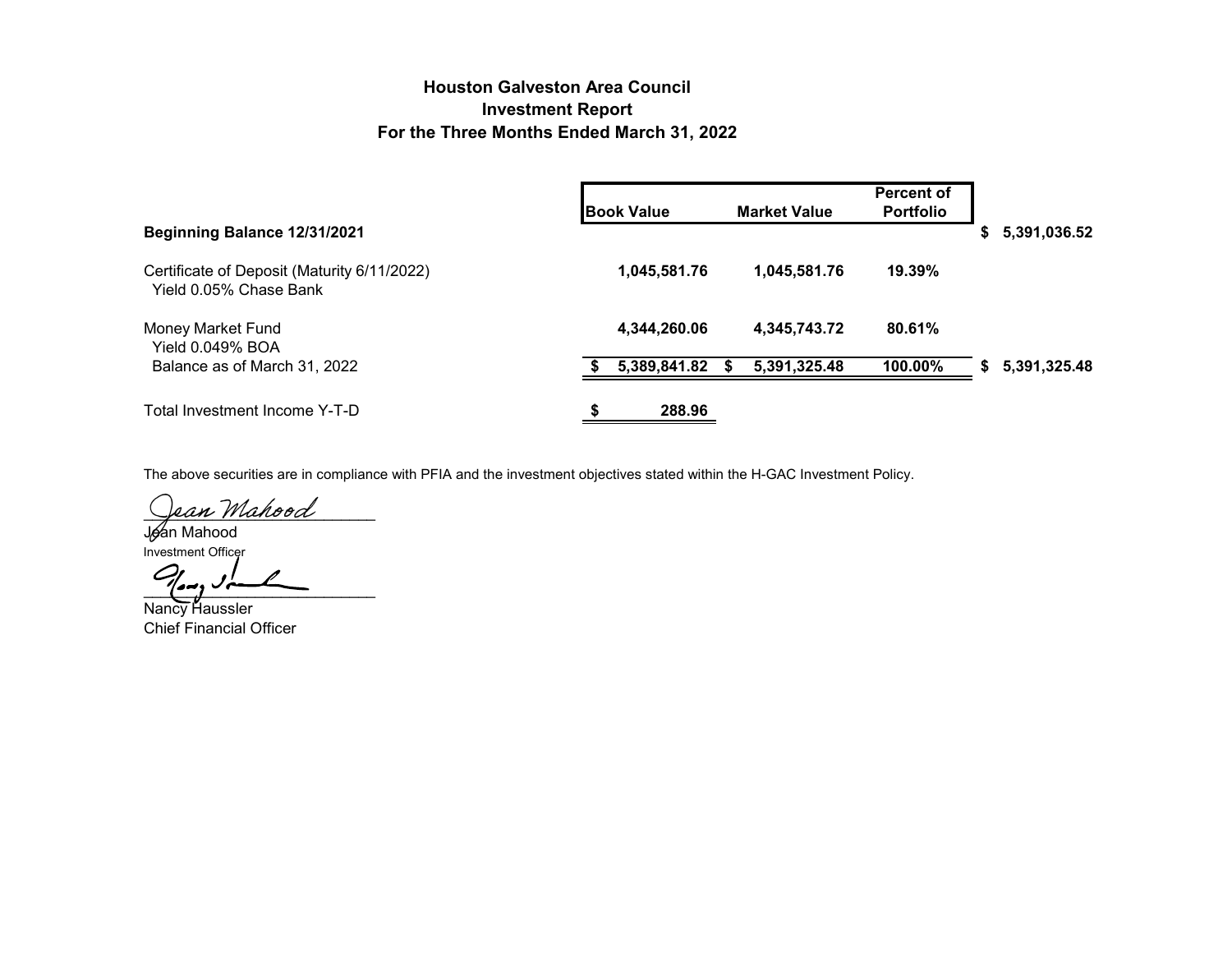#### Item 8.a. Page 1 of 3

# **MONTHLYFINANCIAL REPORT – APRIL 2022**

# **Background**

 $N/A$ 

## **Current Situation** N/A

# **Funding Source**

N/A

# **Budgeted**

 $N/A$ 

# **Action Requested**

Request approval of monthly financial report endingApril 30, 2022. (Staff Contact: Jean Mahood)

# **ATTACHMENTS:**

Monthly Financial Report – April 2022 Cover Memo  $\mathbf{D}$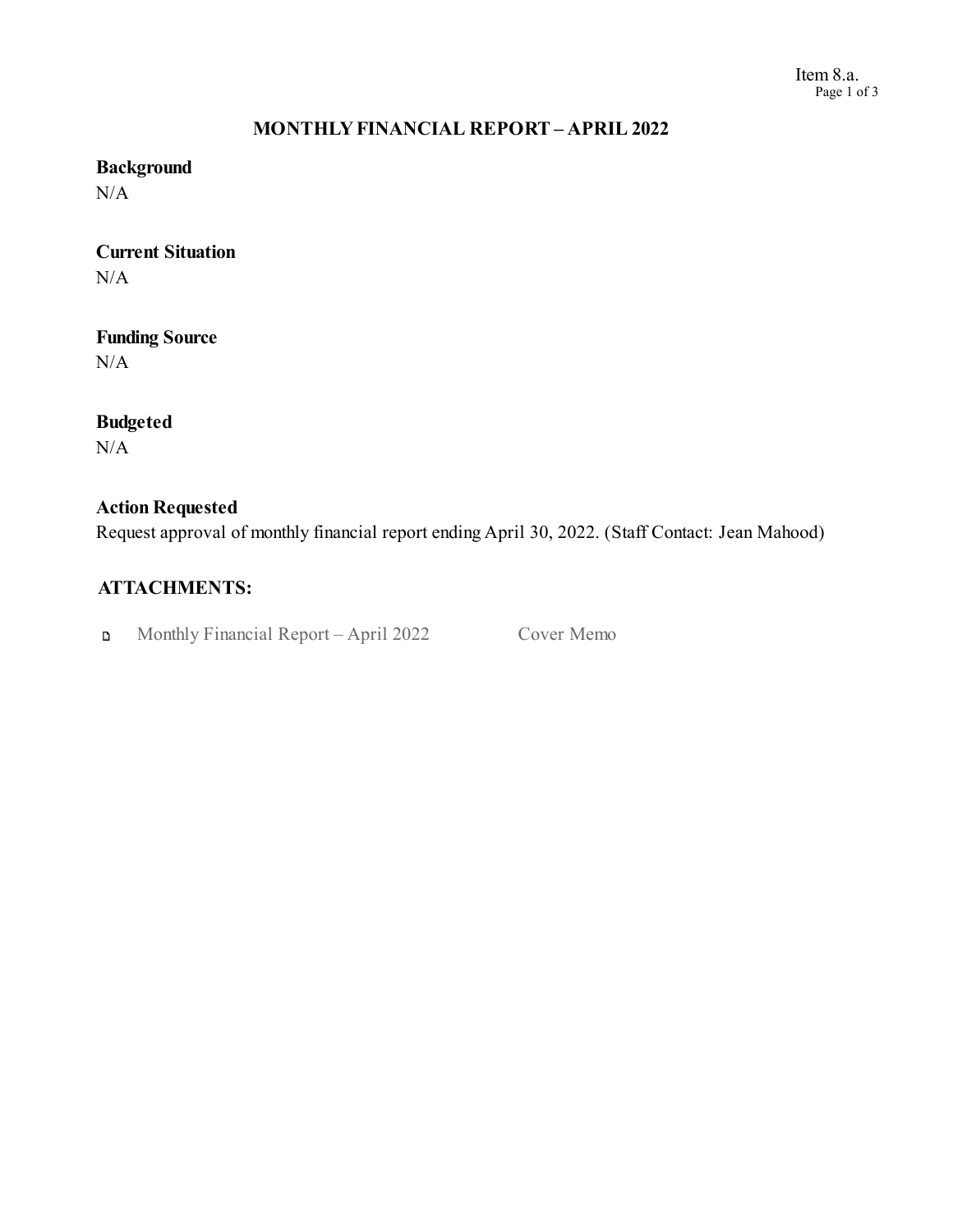#### **HOUSTON-GALVESTON AREA COUNCIL FINANCIAL STATUS REPORT For the Four Months Ended April 2022**

|                                                  | <b>Budget</b><br>Year to date |                 | <b>Actual</b><br>Year to date |  | Variance<br><b>Dollar</b> | %      |
|--------------------------------------------------|-------------------------------|-----------------|-------------------------------|--|---------------------------|--------|
|                                                  |                               |                 |                               |  |                           |        |
| <b>Combined Revenues and Expenditures</b>        |                               |                 |                               |  |                           |        |
|                                                  |                               |                 |                               |  |                           |        |
| Revenues                                         | \$                            | 159,459,418 \$  | 132,743,011 \$                |  | (26, 716, 407)            | $-17%$ |
| Expenditures                                     |                               | (159, 773, 890) | (132, 322, 363)               |  | 27,451,527                | $-17%$ |
|                                                  |                               |                 |                               |  |                           |        |
| <b>Change in Combined Fund Balance</b>           | \$                            | $(314, 472)$ \$ | 420,648 \$                    |  | 735,120                   |        |
|                                                  |                               |                 |                               |  |                           |        |
|                                                  |                               |                 |                               |  |                           |        |
| <b>Change in Fund Balance by Fund Type</b>       |                               |                 |                               |  |                           |        |
|                                                  |                               |                 |                               |  |                           |        |
| Change in fund balance - General Fund \$         |                               | $(290, 233)$ \$ | 112,982 \$                    |  | 403,214                   |        |
|                                                  |                               |                 |                               |  |                           |        |
| Change in fund balance - Gulf Coast Regional 911 |                               | 335,777         | 61,506                        |  | (274, 271)                |        |
|                                                  |                               |                 |                               |  |                           |        |
| Change in fund balance - Enterprise Fund         |                               | (24, 239)       | 246,161                       |  | 270,400                   |        |
|                                                  |                               |                 |                               |  |                           |        |
| <b>Total Change in Fund Balances</b>             |                               | $21,305$ \$     | 420,648 \$                    |  | 399,343                   |        |
|                                                  |                               |                 |                               |  |                           |        |

#### **Variance Analysis**

The presentation of the change in fund balance by fund type is intended to highlight the effects of revenue and expenditure transactions by fund. The General Fund (GF) consists of those funds not associated with grant programs or enterprise activities. The Special Revenue Fund (SRF) consists of those funds that are restricted for a specific purpose. HGAC's grant programs are in this fund. The Enterprise Fund is used to track activities of the Cooperative Purchasing program and the Energy Purchasing Corporation. The variances of specific revenues and expenditures are explained on the second page of this report.

\*\*\* The Cooperative Purchasing program has a 183,728 increase toward the Enterprise fund balance YTD, and the Energy Purchasing Corporation is reflecting a 62,433 increase to the Enterprise fund balance.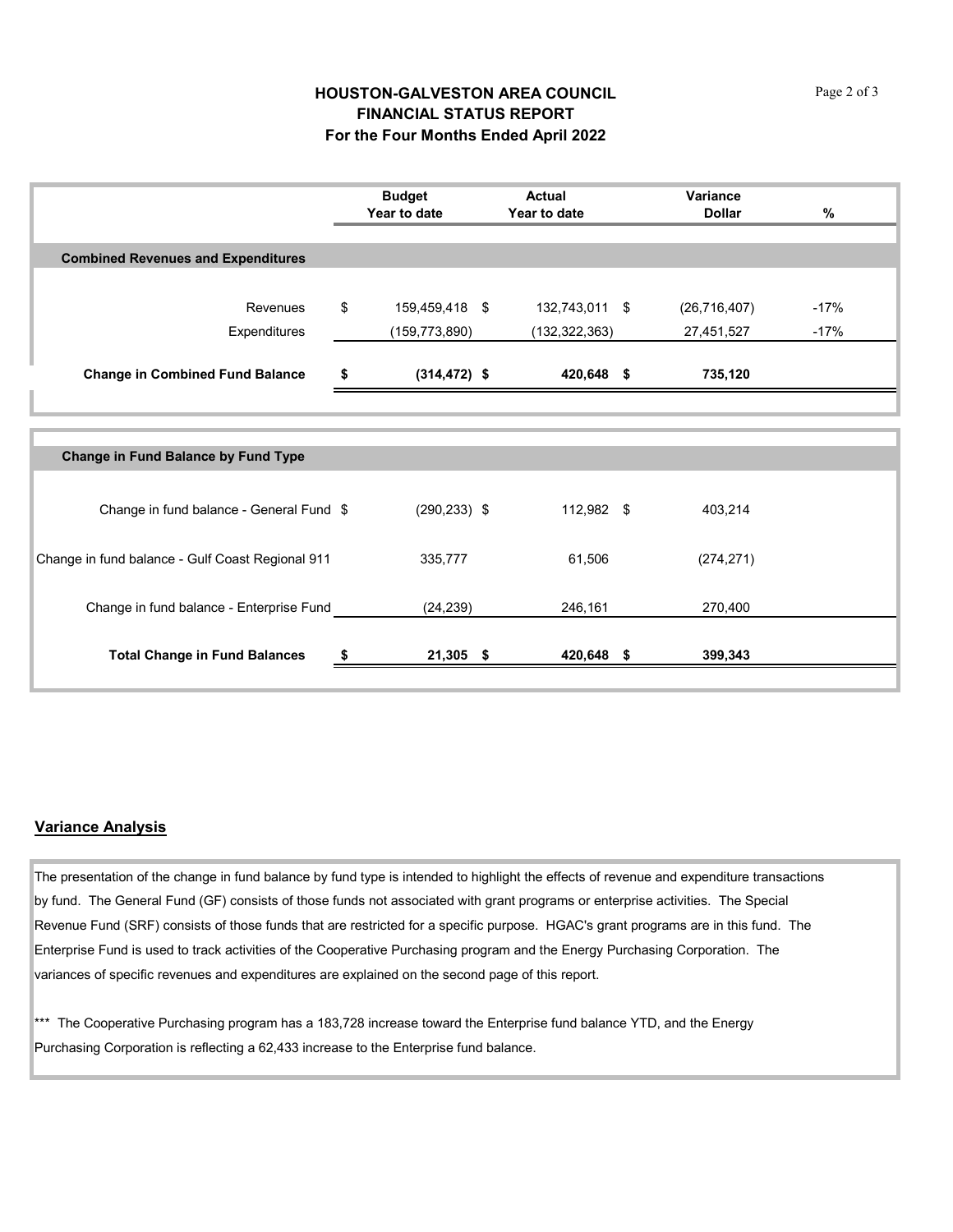|                                                    |                | <b>Annual Budget</b> | <b>Budget Year to</b><br><b>Date</b> |                            | <b>Actual Year to</b><br><b>Date</b> |                         | <b>Variance</b><br><b>Dollar</b> | $\frac{0}{0}$ |
|----------------------------------------------------|----------------|----------------------|--------------------------------------|----------------------------|--------------------------------------|-------------------------|----------------------------------|---------------|
| <b>Revenues</b>                                    |                |                      |                                      |                            |                                      |                         |                                  |               |
| <b>General and Enterprise Fund</b>                 |                |                      |                                      |                            |                                      |                         |                                  |               |
| Membership dues(a)                                 | \$             | 462,137              | \$<br>154,046                        | $\boldsymbol{\mathsf{\$}}$ | 122,118                              | $\sqrt[6]{\frac{1}{2}}$ | (31, 928)                        | $-21%$        |
| <b>HGAC Energy Purchasing Corporation (b)</b>      |                | 90,000               | 30,000                               |                            | 90,739                               |                         | 60,739                           | 202%          |
| <b>Cooperative Purchasing fees</b>                 |                | 5,750,000            | 1,916,667                            |                            | 1,465,247                            |                         | (451, 420)                       | $-24%$        |
| Gulf Coast Regional 911 fees (c)                   |                | 2,989,523            | 996,508                              |                            | 1,394,721                            |                         | 398,214                          | 40%           |
| Interest Income (d)                                |                | 25,000               | 8,333                                |                            | 289                                  |                         | (8,044)                          | $-97%$        |
| Other                                              |                | 6,281,246            | 2,093,749                            |                            | 1,414,613                            |                         | (679, 135)                       | $-32%$        |
| <b>Total General and Enterprise Fund revenues</b>  | $\mathfrak{P}$ | 15,597,906           | \$<br>5,199,302                      | \$                         | 4,487,728                            | \$                      | (711, 574)                       | $-14%$        |
|                                                    |                |                      |                                      |                            |                                      |                         |                                  |               |
| <b>Special Revenue Fund</b>                        |                |                      |                                      |                            |                                      |                         |                                  |               |
| Federal Grant (e)                                  | \$             | 3,483,782            | \$<br>1,161,261                      | \$                         | 63,792                               | \$                      | (1,097,469)                      | $-95%$        |
| State Grants (f)                                   |                | 459,296,567          | 153,098,856                          |                            | 128,191,491                          |                         | (24, 907, 365)                   | $-16%$        |
| <b>Total Special Revenue Fund revenues</b>         | \$             | 462,780,349          | \$<br>154,260,116                    | \$                         | 128,255,283                          |                         | \$ (26,004,833)                  | $-17%$        |
|                                                    |                |                      |                                      |                            |                                      |                         |                                  |               |
| <b>Total Revenues</b>                              |                | \$478,378,255        | \$159,459,418                        | -\$                        | 132,743,011                          |                         | \$ (26,716,407)                  | $-17%$        |
| <b>Expenditures</b>                                |                |                      |                                      |                            |                                      |                         |                                  |               |
| Personnel                                          | \$             | 30,867,961           | \$<br>10,289 $_{1}320_{3}$ $_{0}8$   |                            | 9,382,904                            | \$                      | (906, 416)                       | $-9%$         |
| Pass-through funds - grant (f)                     |                | 428,461,002          | 142,820,334                          |                            | 117,840,723                          |                         | (24, 979, 611)                   | $-17%$        |
| <b>Consultant and contract services</b>            |                | 11,106,676           | 3,702,225                            |                            | 3,261,318                            |                         | (440, 907)                       | $-12%$        |
| Lease of office space                              |                | 1,884,146            | 628,049                              |                            | 580,314                              |                         | (47, 735)                        | $-8%$         |
| Equipment(g)                                       |                | 3,169,221            | 1,056,407                            |                            | 88,051                               |                         | (968, 356)                       | $-92%$        |
| Travel                                             |                | 357,705              | 119,235                              |                            | 51,326                               |                         | (67, 909)                        | $-57%$        |
| Other expense                                      |                | 3,474,959            | 1,158,320                            |                            | 1,117,726                            |                         | (40, 593)                        | $-4%$         |
| <b>Total Expenditures</b>                          |                |                      | $$479,321,670$ $$159,773,890$ \$     |                            | 132,322,363                          |                         | \$ (27,451,527)                  | $-17%$        |
| <b>Excess of Revenues over(under) Expenditures</b> | \$             | $(943, 415)$ \$      | $(314, 472)$ \$                      |                            | 420,648 \$                           |                         | 735,120                          |               |

**Variances:**

a) Membership dues were billed in early January. We anticipate that most dues will be received by May.

b) The Energy Purchasing Corporation received large pass-due payments in March and April with the total amount of \$73,282 which causes the big increase in revenues.

c) The Gulf Coast Regional 911 fees reported includes the 9-1-1 fees received to date and the 9-1-1 equipment grant revenues.

d) Interest income continues to be low due to the low Federal Reserve holding interest rates. H-GAC will move some of the investment to TexPool to earn more interest.

e) The Federal grant program replaces heavy duty diesel trucks and has had a slow start this year. The implementation schedule for the project has taken longer than anticipat

f) Pass-thru expenses and corresponding revenues are down in three major program areas: Criminal Justice by 28%, Solid Waste program by 27% and Aging Services by 26%. The criminal justice program is applying for continuation of funding which will support the efforts of the program. Solid Waste just completed the procurement process for pass-thru projects. The expenses will pick up in the second quarter. Aging received substantial increases in funding toward the end of the previous fiscal year and the funding was carried over to 2022.

g) Office renovation is likely to begin in June after the plan is presented and approved by the Board.

#### **HOUSTON-GALVESTON AREA COUNCIL FINANCIAL STATUS REPORT For the Four Months Ended April 2022**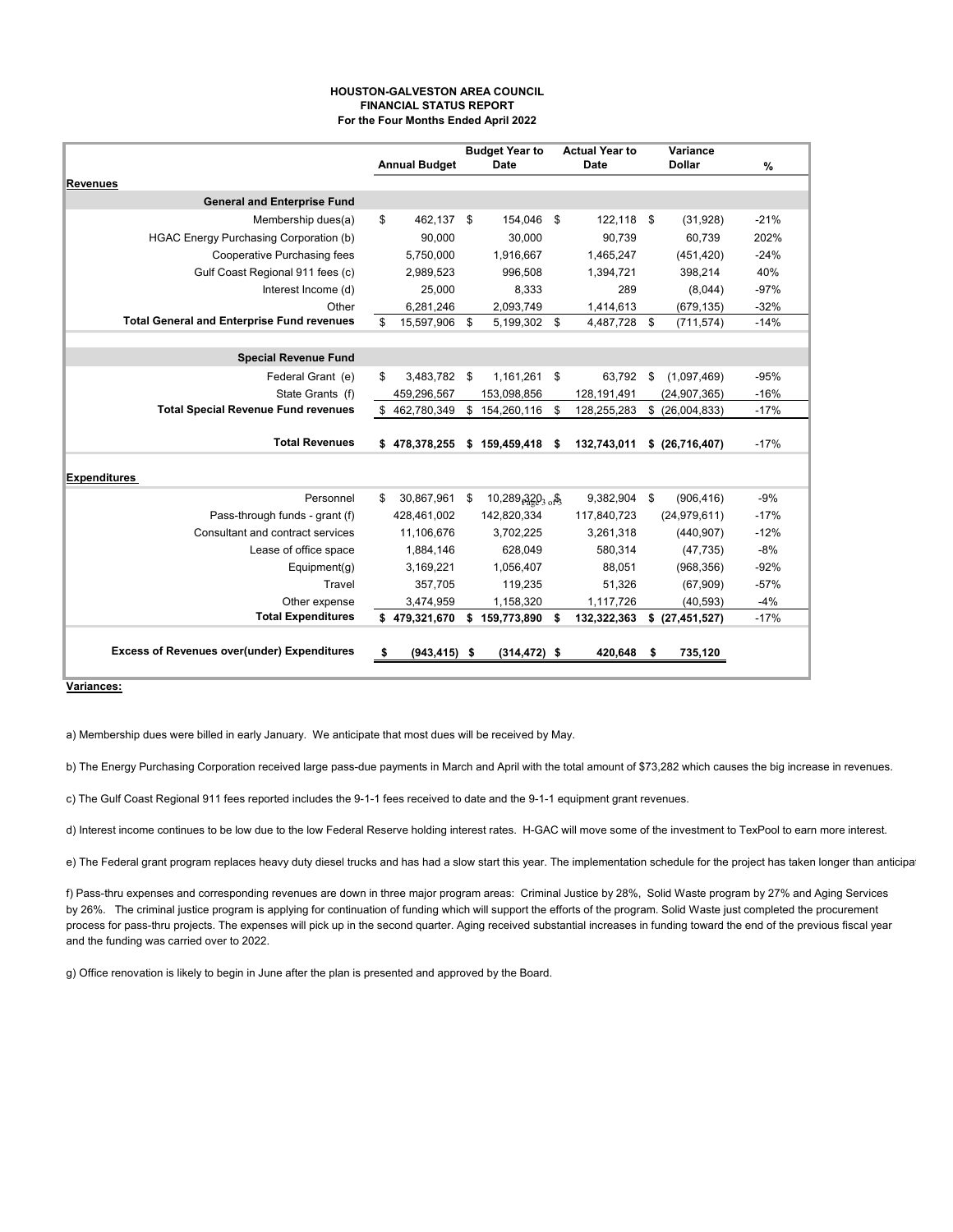#### **TRANSPORTATION SAFETY PROGRAMS – FUNDING AGREEMENT**

#### **Background**

In 2020, motor vehicle crashes cost the Houston-Galveston area approximately \$6.5 billion in injuries, fatalities, and property damage. Traffic safety is one of the top concerns expressed most frequently by our region's residents. The Transportation Policy Council approved a Vision Zero Resolution in October of 2019 with an aspirational goal to end fatalities in the region by 2050. This goal supports the City of Houston, Harris County and Texas Department of Transportation's Vision Zero goals.

#### **Current Situation**

Under the regional transportation safety program, H-GAC is currently conducting a Transportation Safety Campaign, Teens is the Driver Seat Education, Child Safety Program, Adult Bicycle and Pedestrian Safety Education, and Intersection Safety Assessments.

Staff is requesting authorization to enter into an Advance Funding Agreement with the Texas Department of Transportation for \$2,317,500 to continue the regional transportation safety program.

#### **Funding Source**

Federal – Surface Transportation Block Grant Funds

#### **Budgeted**

Yes

#### **Action Requested**

Request adoption of Resolution and authorization to enter into an Advance Funding Agreement with the Texas Department of Transportation for the regional transportation safety program; total amount is \$2,317,500. (Staff Contact: David Fink)

# **ATTACHMENTS:**